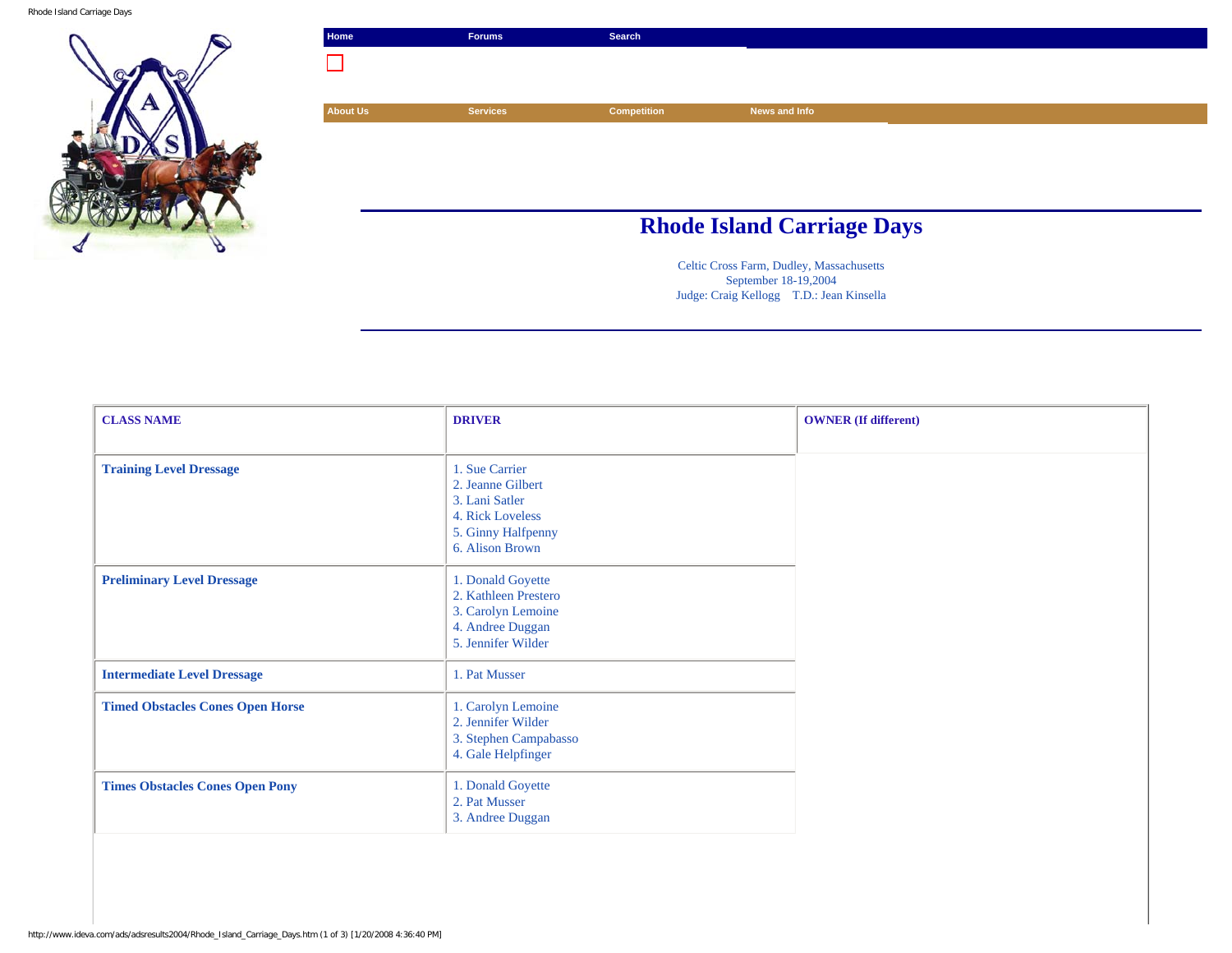| <b>Times Obstacles Cones Novice Horse</b>         | 1. Kathleen Prestero<br>2. Lani Satler<br>3. Rick Loveless<br>4. Bob Gregoire<br>5. Susan Morral<br>6. Ginny Halfpenny |
|---------------------------------------------------|------------------------------------------------------------------------------------------------------------------------|
| <b>Times Obstacles Cones Novice Pony</b>          | 1. Susan Carrier<br>2. Alison Brown<br>3. Pauline Lynch<br>4. Pat Hubbell<br>5. John Hill                              |
| <b>Timed Obstacles Cross Country Open Horse</b>   | 1. Carolyn Lemoine<br>2. Jennifer Wilder                                                                               |
| <b>Timed Obstacles Cross Country Open Pony</b>    | 1. Donald Goyette<br>2. Pat Musser<br>3. Andree Duggan                                                                 |
| <b>Timed Obstacles Cross Country Novice Horse</b> | 1. Kathleen Prestero<br>2. Lanie Satler<br>3. Ginny Halfpenny<br>4. Amber Baurely<br>5. Susan Morrall                  |
| <b>Timed Obstacles Cross Country Novice Pony</b>  | 1. Allison Brown<br>2. Susan Carrier<br>3. John Hill<br>4. Pat Hubbell                                                 |
| <b>Pleasure Pace Marathon Open Horse</b>          | 1. Carolyn Lemoine<br>2. Jennifer Wilder                                                                               |
| <b>Pleasure Pace Marathon Open Pony</b>           | 1. Pat Musser<br>2. Donald Goyette                                                                                     |
| <b>Pleasure Pace Marathon Novice Horse</b>        | 1. Kathleen Prestero<br>2. Amber Baurley                                                                               |
| <b>Pleasure Pace Marathon Novice Pony</b>         | 1. Pauline Lynch                                                                                                       |
| <b>Pleasure Working Open Horse</b>                | 1. Jennifer Wilder<br>2. Carolyn Lemoine                                                                               |
| <b>Pleasure Working Open Pony</b>                 | 1. Donald Goyette<br>2. Pat Musser<br>3. Andree Duggan                                                                 |
| <b>Pleasure Working Novice Horse</b>              | 1. Kathleen Prestero<br>2. Lani Satler<br>3. Amber Baurely                                                             |
| <b>Pleasure Working Novice Pony</b>               | 1. Pauline Lynch<br>2. John Hill                                                                                       |